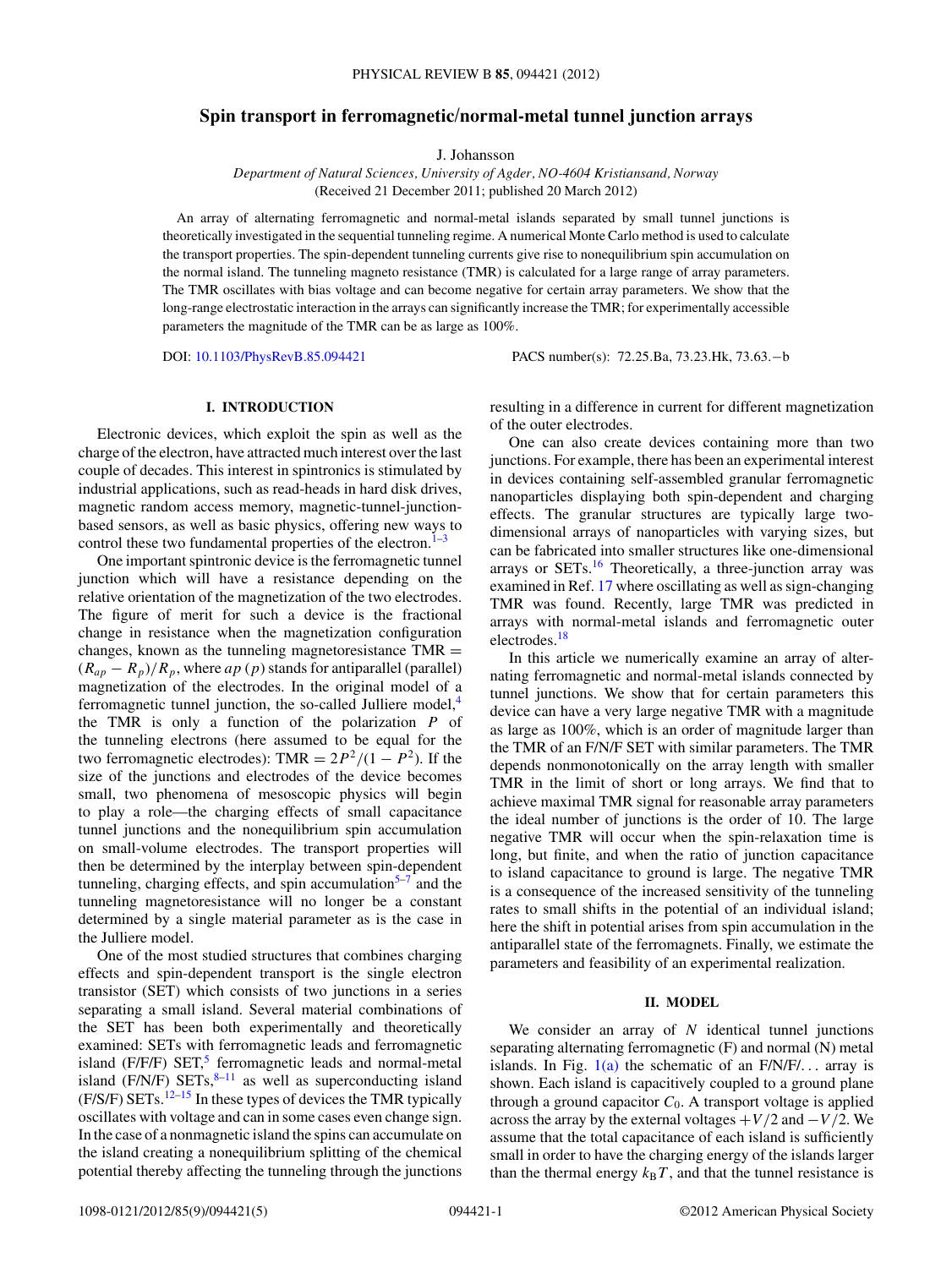<span id="page-1-0"></span>

FIG. 1. (Color online) Schematics of the F/N/F/N*...* array. (a) A schematic of the array circuit showing the external voltages  $\pm V/2$ and the ground capacitance  $C_0$ . The two left insets shows cartoons of the density of states in the ferromagnet and the normal metal, respectively. The density of states in the normal metal show the split chemical potential due to a nonequilibrium spin accumulate on the island. The right inset shows the tunnel junction characterized by the capacitance *C*, the spin-down resistance  $R^{\downarrow}$ , and the spin-up resistance  $R^{\uparrow}$ . The array is shown in the parallel state (b) and in the antiparallel state (c).

much larger than the quantum resistance:

$$
R \gg R_{\rm K} = h/e^2 \approx 25.8 \,\text{k}\Omega. \tag{1}
$$

Furthermore, we assume that the energy relaxation is significantly faster than all other dynamics, so the electrons are described by a Fermi distribution determined by the temperature (i.e.,  $\tau_{\text{in}} \ll \Delta t$  where  $\tau_{\text{in}}$  is the inelastic scattering time and  $\Delta t$  is the average time between successive tunnel events). These conditions ensure that the system is always in a well-defined charge state and hence the "orthodox" theory of single electron tunneling<sup>19</sup> applies. In this work we neglect co-tunneling, which is justified by the fact that the co-tunneling rate over *N* junctions is suppressed by a factor  $(R_K/R)^N$ . However, for very small currents co-tunneling can still be the dominant transport mechanism but our results (e.g., the TMR) are in the regime of finite current from sequential tunneling and here the co-tunneling will be negligible due to the condition in Eq. (1).

The consequence of having ferromagnetic metals in the array is that the tunneling resistance for the two spin orientations will depend on the magnetization direction of the ferromagnet. This difference in resistance for the two spin orientations has the effect that a current does not only carry charge but also a net magnetization. The magnetization accumulates on the islands, creating a split chemical potential for different spin orientations [see middle inset of Fig.  $1(a)$ ]. We assume that the ferromagnets are single domained with a uniform magnetization which ensures that there will exist only two types of carriers: the majority electrons with spin parallel to the magnetization and the minority electrons with spin antiparallel to the magnetization. See left inset of Fig.  $1(a)$  for a schematic

of the density of states of the ferromagnet. We consider only collinear magnetization of the electrodes and restrict ourselves to two magnetic configurations of the array; the magnetization is either parallel  $(p)$  or the magnetization of the ferromagnets is pairwise antiparallel (*ap*) [see Figs. 1(b) and  $1(c)$ , respectively]. We follow the Julliere model<sup>[4](#page-4-0)</sup> to calculate the spin-dependent resistances:  $R^{\sigma} = 2R_0/(1 + \sigma P)$  where  $\sigma = +(-)$  for majority (minority) spins, *P* is the polarization of the tunneling electrons, and  $R_0 = (1/R^+ + 1/R^-)^{-1}$  is the spin-*independent* total resistance of the junction.

We assume that the tunneling process preserves the spin orientation but the spin can relax with a characteristic spinrelaxation time on the islands. On the ferromagnetic island, coupling between the spins and the magnetization is very strong and the spins will instantly relax to the equilibrium spin distribution. However, on the normal-metal islands, the spin-relaxation time  $(\tau)$  is finite and spins will accumulate here provided that the spin-relaxation time is not shorter than the time between successive tunneling events. The spin-dependent shift in the chemical potential from spin accumulation is given by

$$
\Delta \mu_i^{\sigma} = n^{\sigma} [N_0 \Omega]^{-1}, \qquad (2)
$$

where  $[N_0\Omega]^{-1}$  gives the single-particle level spacing,  $N_0$  is the density of states per spin,  $\Omega$  is the island volume, and  $\sigma = \uparrow$ ,  $\downarrow$  is the spin index. Here, we have assumed that the spin distribution is uniform across the normal-metal islands which is the case as long as the spin diffusion length ( $\lambda_s = \sqrt{D\tau}$ where *D* is the diffusion constant and  $\tau$  is the spin-relaxation time) is not much smaller than the island dimensions. $20,21$ 

The state of the array is characterized by the configuration of spin-up  $(n^{\uparrow})$  and spin-down  $(n^{\downarrow})$  electrons on each island. The charge on an island is given by  $ne = e(n^{\uparrow} + n^{\downarrow})$ . A charge residing on an island in the array will influence the potential of the neighboring islands because of the capacitively coupling of the islands. The ratio of the ground capacitance to junction capacitance determines this length scale and is approximately  $2\lambda^{-1}$  where  $\lambda = \text{acosh}(1 + C_0/2C)$  is known as the inverse soliton length. In the case  $C_0 \ll C$  the soliton length is given **by**  $λ^{-1} ≈ (C/C_0)^{1/2}$ .

To calculate the charge and spin transport properties of the array we need the spin-dependent tunneling rates. The tunneling rate for an electron to tunnel from island *i* to island  $i \pm 1$  is given by  $19$ 

$$
\Gamma_{i,i\pm 1}^{\sigma}(n^{\uparrow}, n^{\downarrow}) = \frac{1}{e^2 R_i^{\sigma}} \frac{\Delta E_{i,i\pm 1}^{\sigma}(n^{\uparrow}, n^{\downarrow})}{\exp\left[\Delta E_{i,i\pm 1}^{\sigma}(n^{\uparrow}, n^{\downarrow})/k_B T\right] - 1},\tag{3}
$$

where  $\Delta E^{\sigma}_{i,i\pm1}(n^{\uparrow}, n^{\downarrow})$  is the change in free energy for the tunneling process consisting of a spin-independent electrostatic part,  $\Delta E_{i,i\pm1}^c(n)$ , and the spin-dependent difference in chemical potentials,

$$
\Delta E_{i,i\pm 1}^{\sigma}(n^{\uparrow}, n^{\downarrow}) = \Delta E_{i,i\pm 1}^c(n) + \Delta \mu_{i\pm 1}^{\sigma} - \Delta \mu_i^{\sigma}.
$$
 (4)

The electrostatic contribution to the free energy is is only a function of the charge configuration in the array, the capacitances, and the bias voltage, and can be expressed  $as^{22,23}$ 

$$
\Delta E_{i,i\pm 1}^c = \frac{e}{2} [(\varphi_{i\pm 1} + \varphi'_{i\pm 1}) - (\varphi_i + \varphi'_i)],\tag{5}
$$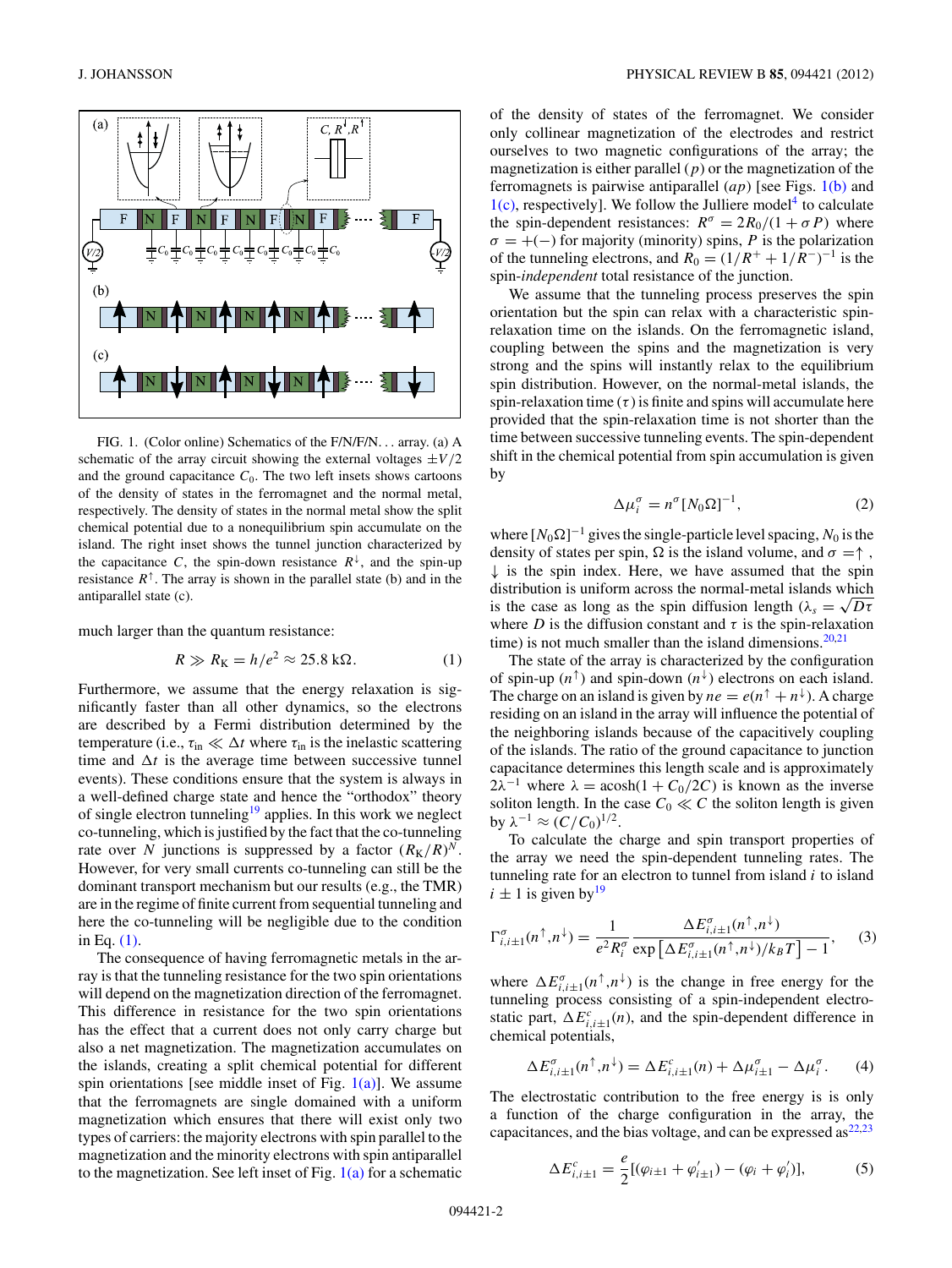<span id="page-2-0"></span>where the island electrostatic potential before (after) tunneling  $\varphi_i$  ( $\varphi'_i$ ) is related to the charges through the continuity equation:

$$
-C\varphi_{i-1} + (2C + C_0)\varphi_i - C\varphi_{i+1} = en_i.
$$
 (6)

The spin dependence of the tunneling rates is taken into account through the spin-dependent resistance and the different chemical potential for the two spin bands. With Eqs.  $(2)$ – $(6)$ all tunneling rates can be calculated. A Monte Carlo scheme is used to simulate the flow of charges: $22$  A tunneling event is randomly chosen with probability proportional to the tunneling rate for that event. The time between tunneling events,  $\Delta t$ , depends on the tunneling rates through the probability  $(P_0)$  to preserve the current charge configuration:  $P_0 = \exp[-\Gamma_{\Sigma} \Delta t]$ , where  $\Gamma_{\Sigma}$  is the sum of all tunnel rates. The spin flip process is then accounted for by letting  $n^{\sigma} \rightarrow [n^{\sigma} \exp(-\Delta t/\tau)]$ , where  $\tau$  is the spin flip time and  $[\cdots]$  denotes rounding to the closest integer in a way that preserves  $n^+ + n^-$  (i.e., the charge is preserved in the spin flip process). This approach is the standard way to treat spin relaxation on small islands and follows from the self-consistent equation for the shift in the chemical potential:

$$
\frac{I_i^{\sigma} - I_{i+1}^{\sigma}}{e} = \frac{N_0 \Omega \Delta \mu_i^{\sigma}}{\tau},\tag{7}
$$

where  $I_i^{\sigma}$  is the current carried by up/down ( $\sigma = \uparrow / \downarrow$ ) spins through junction *i*. The procedure is repeated, keeping track of all quantities, until good statistics are obtained.

#### **III. RESULTS**

In Fig. 2 the transport characteristics of six arrays with different numbers of junctions is shown. The current-voltage characteristics in Fig. 2(a) display the typical Coulomb blockade with exponentially suppressed current up to the



FIG. 2. (Color online) (a) The current-voltage characteristics for different array lengths. Solid (dashed) line is parallel (antiparallel) configuration of the array. Note that the current is scaled by the number of junctions. (b) The TMR for different array lengths. The horizontal dashed lines indicate the zero temperature threshold voltage. The parameters used are  $P = 0.3$ ,  $C_0/C = 2.5 \times 10^{-3}$  $(\lambda \approx 0.05)$ ,  $\tau = 9 \times 10^3$   $R_0C$ ,  $[N_0\Omega]^{-1} = 10^{-3} e^2/C$ , and  $k_B T =$  $2 \times 10^{-3} e^2 / C$ .



FIG. 3. (Color online) The TMR of an eight-junction array as a function of voltage and the product *Nλ*. The parameters used are  $P = 0.3$ ,  $\tau = 9 \times 10^3$   $R_0C$ ,  $[N_0\Omega]^{-1} = 10^{-3} e^2 / C$ , and  $k_B T = 2 \times 10^3$  $10^{-3} e^2 / C$ .

threshold voltage  $(V_t)$ . The threshold voltage is independent of the magnetic state, which is consistent with spin-dependent transport relying on spin accumulation on the nonmagnetic islands; no current = no spin accumulation.<sup>[24](#page-4-0)</sup> In Fig. 2(b) the tunneling magnetoresistance, TMR =  $(R_{ap} - R_p)/R_p$  =  $(I_p - I_{ap})/I_{ap}$ , is shown. The magnetoresistance displays a complex behavior with large negative TMR developing for intermediate array lengths.

We can gain some understanding of this behavior by examining the effect of the array parameters in a few limits. We first turn to the effect of the soliton length and array length. Figure 3 shows a plot of the TMR versus the ratio of array length to soliton length.  $N\lambda$  is a measure of what fraction of the array that gets electrically polarized by an electron residing in the array, or alternatively, how many solitons one can have simultaneously in the array. For short solitons compared to the array length,  $N\lambda > 1$ , there is a week-long-range interaction in the array (most of the voltage drop is over the ground capacitance) and the array behaves more like noninteracting islands connected in a series. In the opposite limit,  $N\lambda \ll 1$ , any charge in the array will influence the potential on all islands and the transport properties will generally become more complicated due to the long-range interactions.

There is a crossover of the behavior of the magnetoresistance around  $N\lambda = 1$ . When  $N\lambda \gtrsim 1$  the TMR is positive and the TMR oscillations are a consequence of the alignment of the split chemical potential on the islands. In this limit the spin transport reassembles that of the F/N/F SET. As *Nλ* decreases a dip in the magnetoresistance develops close to the threshold voltage and when  $N\lambda < 1$  the TMR becomes negative for voltages just above the threshold voltage. If we examine the tunneling rates close to the threshold voltage we find that when  $N\lambda \ll 1$  the current is predominantly determined by the tunneling rate through the two end junctions<sup>25</sup> and once an electron enters into the array there is no barrier to tunnel all the way through the array. Because of this the transport is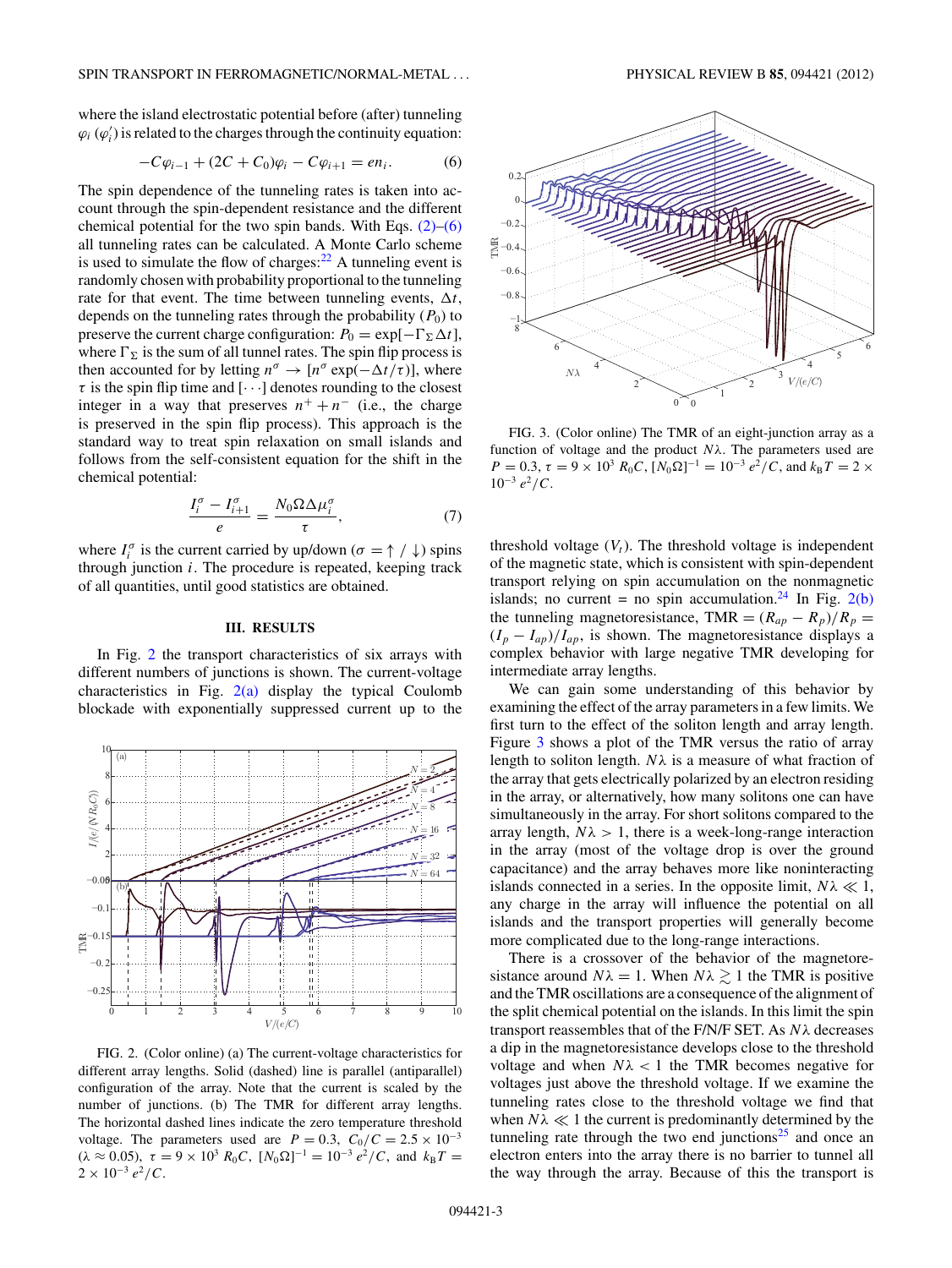

FIG. 4. (Color online) The TMR of an eight-junction array as a function of voltage and spin-relaxation time. The arrow indicates the time between tunneling events close to the threshold voltage (*e/I*  $\omega$  1.05  $\times$  *V<sub>t</sub>*). The circular symbols shows the large voltage TMR from Eq. (8). The parameters used are  $P = 0.3$ ,  $C_0/C = 2.5 \times 10^{-3}$  $(\lambda \approx 0.05), [N_0 \Omega]^{-1} = 10^{-3} e^2 / C$ , and  $k_\text{B}T = 2 \times 10^{-3} e^2 / C$ .

very sensitive to small shifts in the chemical potential of the outermost islands and the splitting of the chemical potential due to spin accumulation will strongly affect these tunneling rates giving a larger current in the antiparallel state. In the opposite limit,  $N\lambda \gg 1$ , the tunneling rate through a junction is primarily dependent on the charges and potentials on the two islands involved in the tunneling. Therefore, a change in chemical potential only affects the local tunneling rates and one has the standard situation with the smaller current in the antiparallel state (i.e., positive TMR). This behavior of increased sensitivity to small changes of the island potential is related to the gate voltage dependence in arrays. $26$  When  $N\lambda \ll 1$  one needs to induce a very small charge via the gate to almost completely suppress the Coulomb blockade, but in the opposite limit one needs to induce a charge close to *e/*2 to achieve a large change in current. The  $N\lambda \gtrsim 1$  case is similar to the single island (SET) case where an induced charge of half an electron is needed to suppress the Coulomb blockade.

Next we look at the dependence on the spin-relaxation time; in Fig. 4 the TMR is plotted versus spin-relaxation time and voltage. As expected for a structure containing normal-metal islands, the TMR vanishes when the spin-relaxation time approaches zero. We need  $\tau \gg e/I$  to have an appreciable spin accumulation, where  $e/I$  gives the average time between successive tunneling events. In Fig. 4 the time between successive tunneling events close to the threshold voltage  $(e/I \otimes 1.05 \times V_t)$  is indicated with an arrow, and it can be seen that it is in this region the negative TMR starts to develop. For long arrays the current is small due to the large series resistance of the array and spin accumulation and TMR is suppressed in the vicinity of the threshold voltage (see the  $N = 32$  and  $N = 64$  curve in Fig. [2\)](#page-2-0). Changing the polarization *P* leads to similar effects as changing the spin-relaxation time with decreasing TMR with decreasing *P*. We also note that the parity of *N* only has a small effect on the TMR. For example, if we increase the number of junctions by one but keep *Nλ*

constant we find only a slight reduction of the TMR that can be traced to the reduction of the current, and thereby the spin accumulation, due to the increase in the total resistance by one  $R_0$ .

At voltages much larger than the threshold voltage the TMR is only dependent on the spin-relaxation time and polarization. An analytic expression for the TMR can be derived in the limit of large bias voltages and long solitons compared to the array length  $(N\lambda \leq 1)$ :

$$
\text{TMR} = \frac{\alpha P^2}{\alpha (1 - P^2) - 1/2},\tag{8}
$$

where  $\alpha = \tau/(2e^2 N_0 \Omega R_0)$  is the dimensionless spinrelaxation time introduced in Ref. [8.](#page-4-0) Interestingly, the large voltage TMR is independent of the length of the array and equivalent to the large voltage TMR found for the F/N/F  $SET<sup>27</sup>$  $SET<sup>27</sup>$  $SET<sup>27</sup>$  The large voltage TMR is plotted with symbols in Fig. 4.

To estimate the feasibility of an experimental realization we first note that the standard shadow evaporation technique to fabricate ultrasmall tunnel junction  $\ar{3}x^{28,29}$  $\ar{3}x^{28,29}$  $\ar{3}x^{28,29}$  is well suited for fabricating arrays with alternating materials since neighboring islands will be deposited in different steps. To estimate the parameters we assume cobalt ( $P \sim 30\% - 35\%$ ) as the ferromagnet and copper as the normal metal and an island volume  $\Omega = 500$  nm  $\times$  60 nm  $\times$  20 nm, junction resistance  $R_0 = 10^5$  Ω, and  $N_0 = 9 \times 10^{27}$  [eV]<sup>-1</sup>m<sup>-1</sup>. With these parameters we arrive at a system close to what was used in the simulations presented here:  $C \approx 0.1$  fF (60 nm  $\times$ 40 nm junction with a standard 40 fF*/μ*m2 specific capacitance for tunnel junctions), charging energy  $E_c = e^2/C/k_B \approx 18 \text{ K}$ , and characteristic time scale  $R_0C \approx 10$  ps. With these parameters the spin-relaxation time in Fig. 4 goes from 10 ps to  $1 \mu s$  which is still much faster than the recently measured spin-relaxation time of 10  $\mu$ s in MnAs nanoparticles.<sup>30</sup> One issue that must be addressed is random background charges which are known to render tunnel junction arrays more or less useless as working devices. $26,31$  Here we find that random background charges reduce the magnetoresistance around the threshold voltage and completely destroy the large negative TMR (data not shown). As expected, the large voltage TMR is not affected by the background charges. However, for small arrays ( $N \sim 10$ ) it is possible to tune the background charges to zero $32$  and it should be possible to recover the behavior shown in Fig. [2.](#page-2-0)

# **IV. CONCLUSION**

We considered an array of small tunnel junctions consisting of alternating ferromagnetic and normal-metal islands. A Monte Carlo method is used to calculate the transport properties and the tunneling magnetoresistance in the sequential tunneling regime. The spin-dependent tunneling resistance leads to a nonequilibrium spin accumulation on the normal islands. The amount of spin accumulation is determined by balancing the spin injection from the ferromagnetic islands with spin relaxation. We investigated the case with nonzero spin-relaxation time on the normal-metal islands and zero spin-relaxation time on the ferromagnetic islands. However, it is straightforward to extend the model to include finite